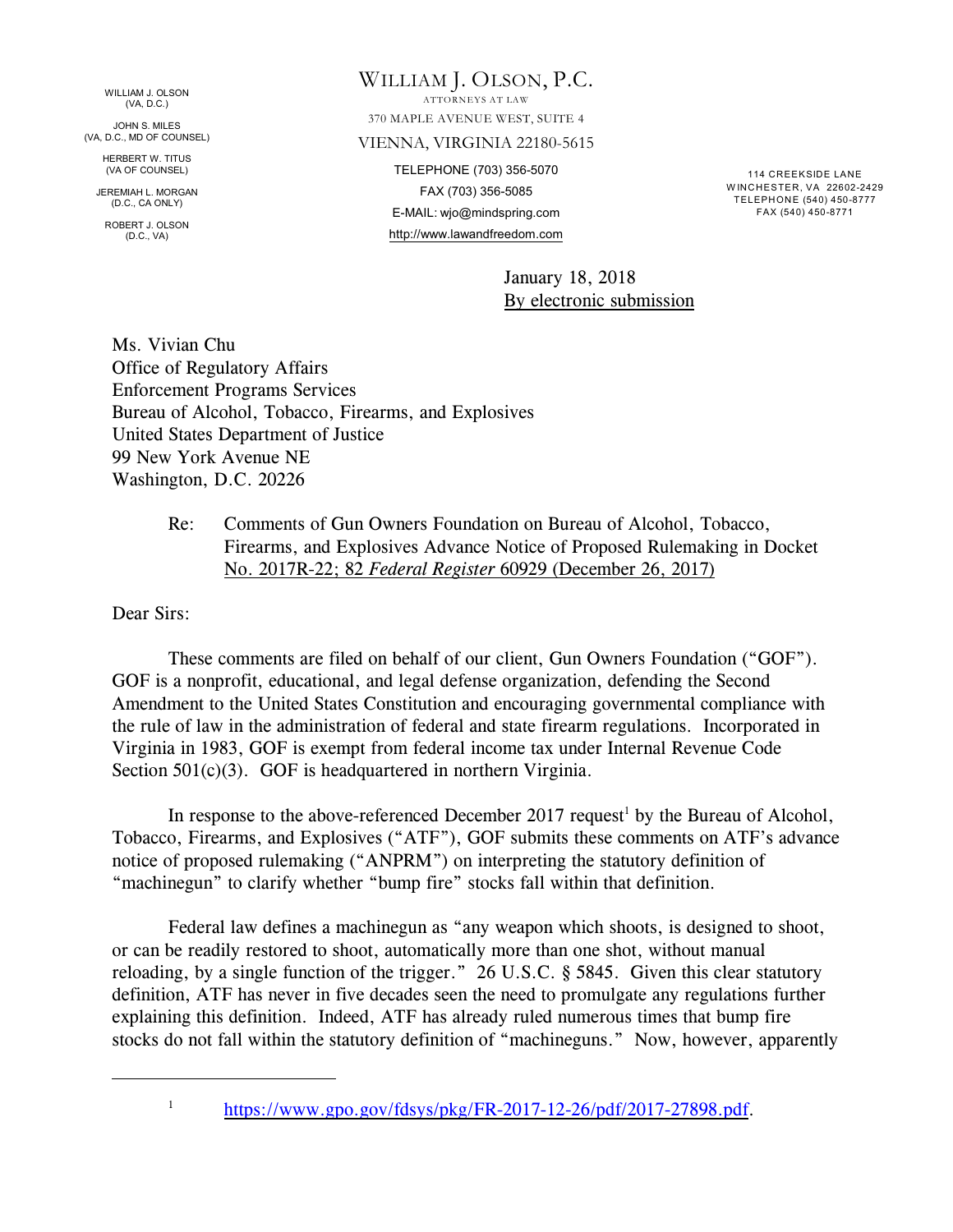responding to political pressure in the wake of the recent Las Vegas shooting, ATF seeks to reconsider its position on bump fire stocks — perhaps in order to regulate yet another area in which it has no authority.

## **I. The Statute Forecloses Any Attempt by ATF to "Reclassify" Bump Fire Stocks as Machineguns.**

## **A. Semi-Automatic Fire with a Bump Fire Stock Does Not Involve Either "Single Function of the Trigger" or a "Single Pull of the Trigger."**

The first important bit of language in the statute is "single function of the trigger." Indeed, this is the language that ATF often refers to when classifying machineguns, seemingly ignoring the rest of the text. It seems abundantly clear that a "single function of the trigger" refers to the mechanical operation of the trigger itself (click to fire, click to reset). Remarkably, however, in 2009, ATF convinced the Eleventh Circuit that "single function of the trigger" instead means "single pull of the trigger" by the shooter, or the "single application of the trigger by a gunman" (Akins v. United States, 312 Fed. Appx. 197, 200 (11<sup>th</sup> Cir. 2009)) — as if the statutory term describing the mechanical operation of the firearm instead refers to the person doing the pulling rather than the trigger doing the functioning. Such an interpretation is nonsensical. However, even the Eleventh Circuit's "single pull" and "single application" language does not empower the ATF to regulate bump fire stocks, because bump fire stocks do not function with a single trigger pull.

ATF's ANPRM does not specify how a "bump fire stock" functions. However, in one of ATF's private letter rulings issued June 7, 2010, ATF described the function as follows: "In order to use the installed device, the shooter must apply constant forward pressure with the non-shooting hand and constant rearward pressure with the shooting hand."<sup>2</sup> When this is accomplished, the rearward recoil of the firearm pushes the firearm (including its trigger) away from the firing hand, temporarily breaking the trigger finger's contact with the trigger. However, the shooter's simultaneous forward pressure by the support hand forces the firearm forward again, re-engaging the trigger with the trigger finger.

Importantly, each time the weapon fires and recoils, the shooter's finger is temporarily disengaged from the trigger, permitting the trigger to "reset." Thus, even the "single pull" and "single application" language does not help ATF in the case of a bump fire stock, since bump fire is comprised not of a "single pull of the trigger," but of a series of rapid, individual "pulls" of the trigger each time a round is fired. In no sense can one be described as "pulling" a trigger when he's not even touching it.

<sup>&</sup>lt;sup>2</sup> See [http://www.vpc.org/wp-content/uploads/2017/10/ATF-bump-fire-letter-](http://www.vpc.org/wp-content/uploads/2017/10/ATF-bump-fire-letter-2010.pdf)[2010.pdf](http://www.vpc.org/wp-content/uploads/2017/10/ATF-bump-fire-letter-2010.pdf).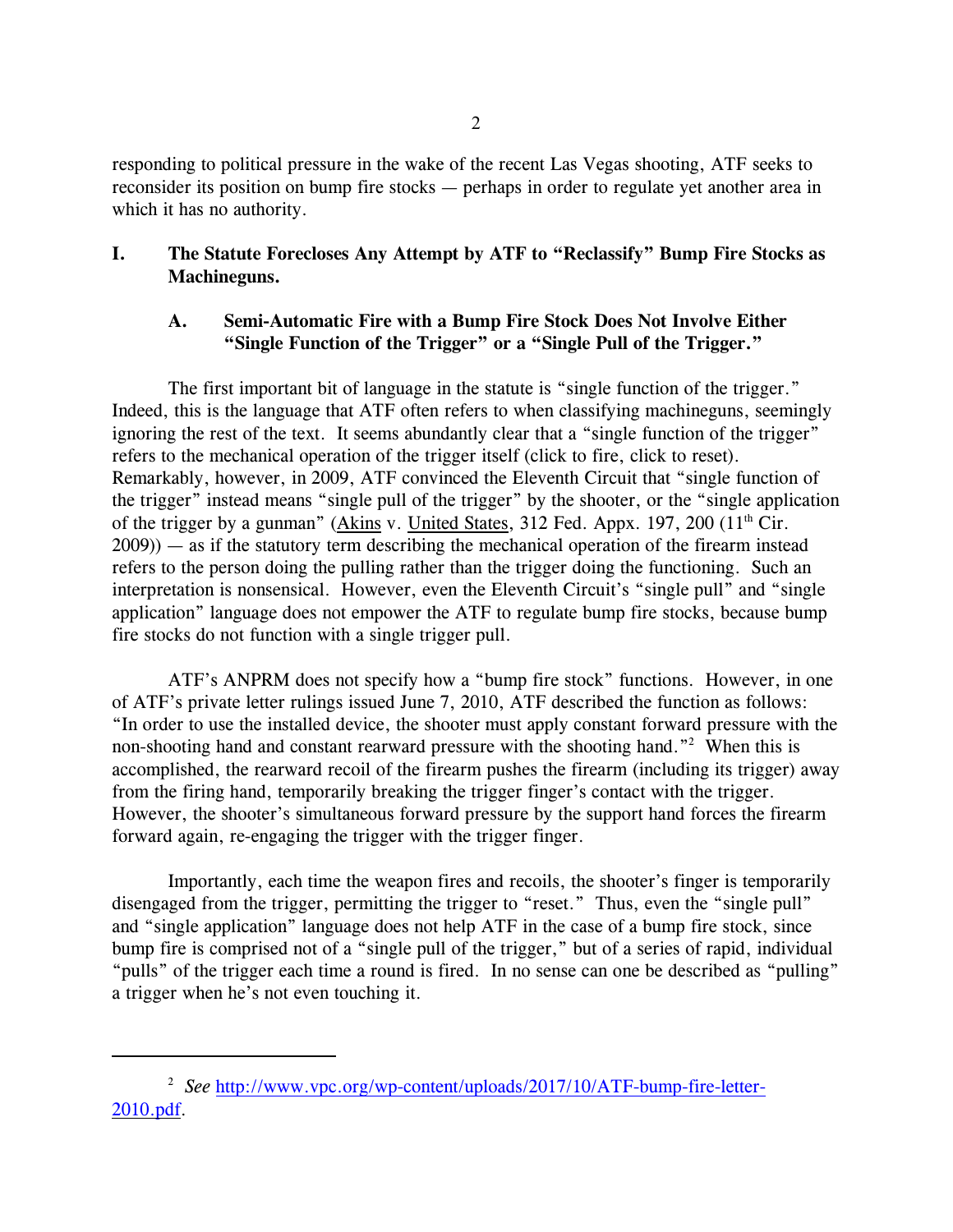## **B. A Bump Fire Stock Does Not Function "Automatically," But Rather Requires Continuous Human Involvement.**

ATF typically gives short shrift to the statutory requirement that a firearm "shoot automatically" in order to be classified as a machinegun. However, that statutory requirement is distinct from "single function of the trigger," and equally important. The word "automatically" means "by a device or process requiring no human intervention." Indeed, that is how a machinegun works. By applying a one-time, continual squeeze to the trigger, a machinegun will continue to fire, recoil, reset, and fire again. So long as the trigger is depressed, that continual operation is "automatic"  $-i.e.,$  it does not require a continuous action by a human being. If a machinegun's trigger were locked back with a clamp, one could literally walk away, leaving the machinegun to keep firing until it malfunctioned or ran out of ammo.

Not so with a bump fire stock. As ATF admits, "[t]he stock has no automatically functioning mechanical parts or springs and **performs no automatic mechanical function** when installed." ATF June 7, 2010 letter (emphasis added). That statement alone would seem to put an end to this inquiry. Admittedly having "no automatic mechanical function," how could ATF ever claim that a bump fire stock allows a firearm to "shoot automatically"? A bump fire stock is nothing more than a single, solid piece of plastic.

Rather, it is the shooter who achieves the rapid fire using a bump fire stock  $-$  he simultaneously must apply opposing constant forward pressure and constant rearward pressure, in order to have his finger repeatedly "pull" the trigger. There's nothing "automatic" about that.

# **C. Semi-Automatic Bump Fire May "Mimic" or Resemble Fully Automatic Fire, But That Does Not Make It Automatic.**

The rapid, semi-automatic "bump fire" permitted by a bump fire stock is nothing new — it has been around for decades — long before bump fire stocks were invented. A bump fire stock is simply a device to allow a person to "bump fire" a semi-automatic firearm more easily. If ATF classifies bump fire stocks as machineguns, consistency would require classifying every pair of Levi's jeans as machineguns, on the theory that they have belt loops which can be used to enable bump firing.<sup>3</sup> Of course, that might not be a far stretch for an agency that once classified a shoe string as a machinegun. $4$  However, ATF would also be

<sup>&</sup>lt;sup>3</sup> See <https://www.youtube.com/watch?v=wZCO-06qRgY>.

<sup>&</sup>lt;sup>4</sup> Letter from Chief of ATF Firearms Technology Branch to Brian Blakely (Sept. 8, 2004) [https://www.everydaynodaysoff.com/wp-content/uploads/2010/01/ATF-shoestring](https://www.everydaynodaysoff.com/wp-content/uploads/2010/01/ATF-shoestring-machine-gun-2004.jpg)[machine-gun-2004.jpg](https://www.everydaynodaysoff.com/wp-content/uploads/2010/01/ATF-shoestring-machine-gun-2004.jpg).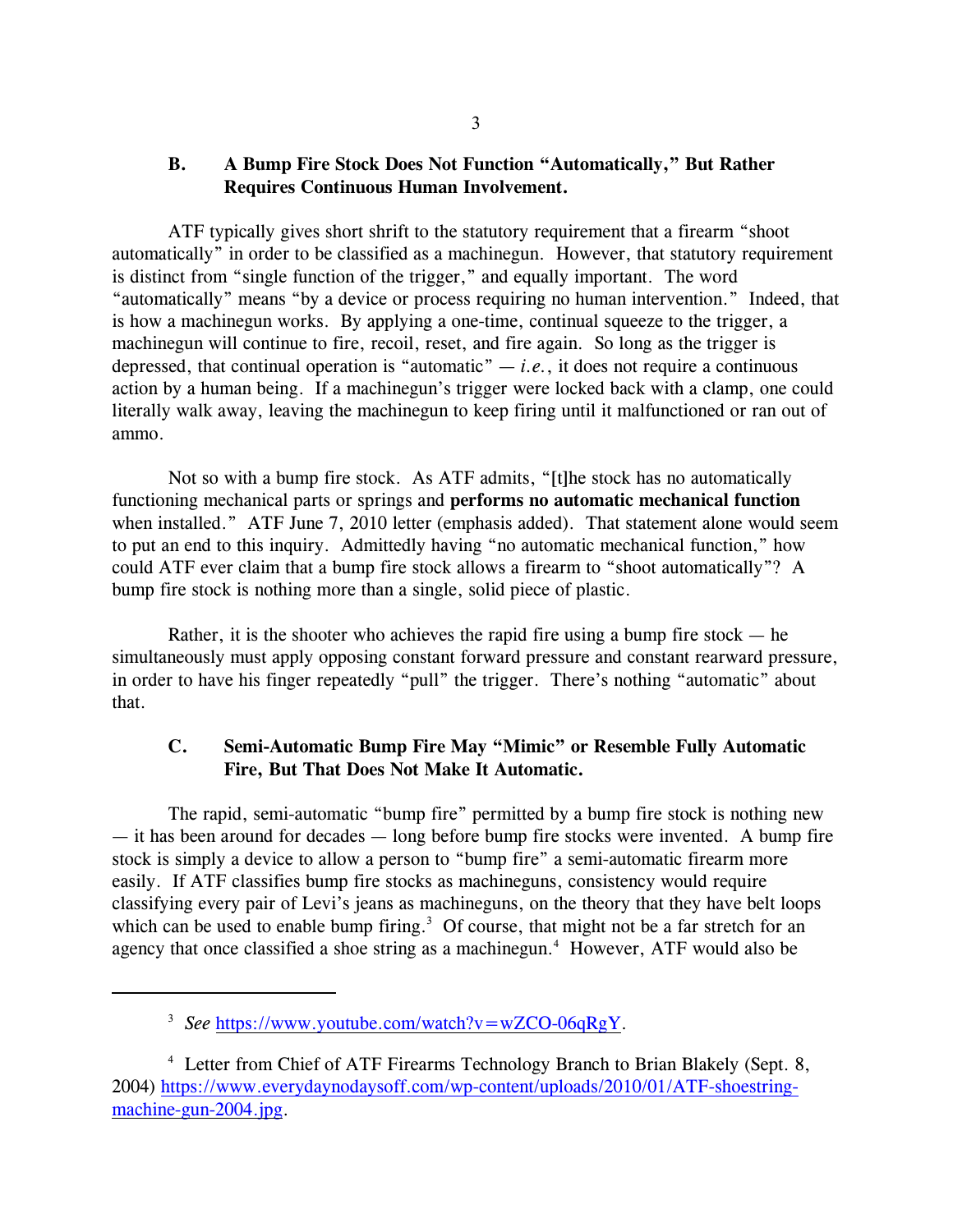required to classify human beings themselves as machineguns, since some shooters are able to bump fire their semi-automatic firearms using nothing more than their trigger finger.<sup>5</sup> One would hope that even ATF would not attempt to ban post-1986 human beings by administrative fiat.

As ATF is quick to point out, bump fire stocks permit semi-automatic firearms to "**mimic**" the type of fire from machineguns. 82 *Fed. Reg*. at 60930. But that does not make them machineguns. Certainly, a bump fire stock enables a shooter to engage in rapid, but semi-automatic, fire. Yet a high rate of fire alone does not transform a semi-automatic into an automatic. ATF's prior private letter rulings have reached the correct  $-$  and obvious  $$ conclusion: "[a] 'bump-stock' is a firearm part and is not regulated as a firearm under [the] Gun Control Act or the National Firearms Act."<sup>6</sup>

## **II. ATF's ANPRM Highlights the Problem with Its Ongoing Use of So-Called "Private Letter Rulings."**

ATF has a long and storied history issuing what it calls "private letter rulings." Such letters are issued to manufacturers or individuals who voluntarily submit "samples" of firearms, parts, and other devices to ATF for analysis, and are designed to give an "informal" ruling as to whether a particular device is regulated as a firearm, a machinegun, or is instead an unregulated part, etc. ATF claims that such private letter rulings are informal, proprietary, confidential, and thus not precedential.<sup>7</sup>

Not only are private letter rulings revokable at will, but also there are no written rules, guidelines, or standards governing how ATF reaches its informal determinations in the first place. In fact, there is no rhyme or reason whatsoever, and often times ATF's private letter rulings are inconsistent, or in open conflict, with other rulings. In other words, **ATF's private letter rulings are, by definition, arbitrary and capricious**. The nature of ATF's secret classification system has even led to some members of Congress introducing the "Fairness in

<sup>6</sup> See [http://www.vpc.org/wp-content/uploads/2017/10/ATF-bump-fire-letter-](http://www.vpc.org/wp-content/uploads/2017/10/ATF-bump-fire-letter-2010.pdf)[2010.pdf](http://www.vpc.org/wp-content/uploads/2017/10/ATF-bump-fire-letter-2010.pdf). Even some of the most anti-gun members of Congress apparently agree that current law does not regulate bump fire stocks, as they have introduced legislation to do just that. *See also* H.R. 4168,<https://www.congress.gov/bill/115th-congress/house-bill/4168/text>.

 $\frac{7}{7}$  This is in contrast to what ATF terms "rulings," which "interpret the requirements of laws and regulations and apply retroactively unless otherwise indicated ... may be used as precedents [and] the effect of subsequent legislation, regulations, court decisions, and rulings must be considered." <https://www.atf.gov/rules-and-regulations/rulings>.

<sup>&</sup>lt;sup>5</sup> See <https://www.youtube.com/watch?v=7RdAhTxyP64>.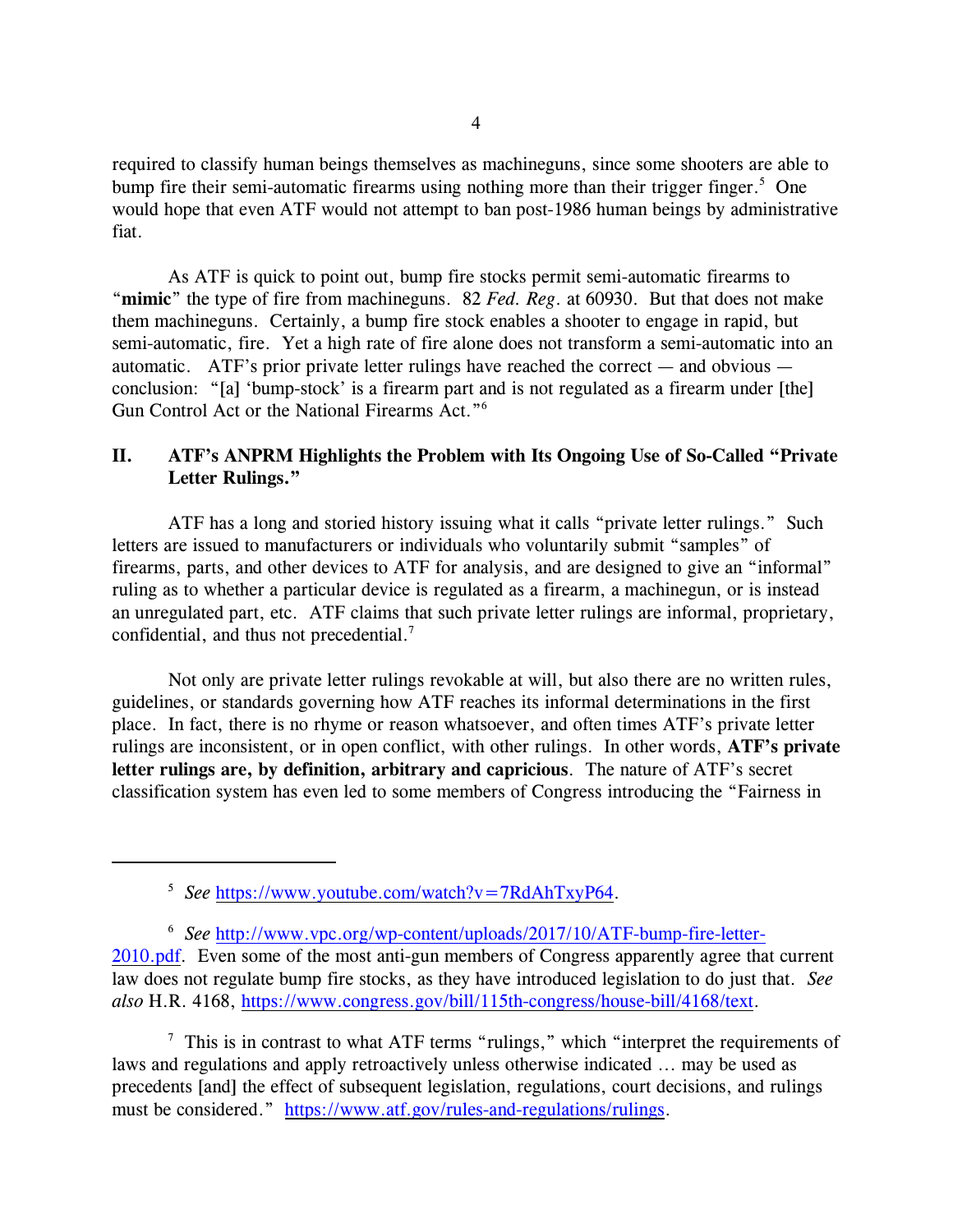Firearm Testing Act" in an attempt to force ATF to adopt and operate under a clear set of rules $8<sup>8</sup>$ 

For decades ATF has sought to do as much business as possible through private letter rulings, desiring never to be held to any public, fixed standard. That means that ATF is free to change its mind at any time, for any reason (or for no reason at all) — which has permitted ATF repeatedly to engage in the sneaky tactic that could be called a "bait-and-switch" — and as a result has caused harm to the firearms community.<sup>9</sup>

For example, in March of 2002 and January of 2004, ATF issued two private letter rulings stating that the "Akins Accelerator" — a device designed to increase the rate of fire of a semi-automatic firearm — did not meet the statutory definition of a machinegun, and could be sold as an unregulated firearm part. However, after significant funds were invested, production ramped up, and countless Accelerators were manufactured and sold, ATF rescinded its prior letters and, in November 2006, claimed that the Accelerator was an unregisterable machinegun. GOF filed an *amicus curiae* brief in support of Akins' legal challenge to ATF's arbitrary actions.<sup>10</sup>

After its "reclassification," ATF then moved against gun owners — "[b]esides mailing in all recoil springs in stock and his customer list, [ATF] demanded that Akins send an affidavit to each customer to account for all the devices sold. The recipients had to sign the document and return it to the ATF with the removed springs."<sup>11</sup> History shows that ATF has used private letter rulings not only to put law-abiding manufacturers out of business after they have relied on ATF's promises, but also to go after anyone who purchases such a firearm part — turning law-abiding gun owners into felons if they do not comply with ATF's demands to turn over their once lawfully owned property.

In a similar scandal in July 2005, the ATF told firearm designer and manufacturer Len Savage that he was permitted to convert legally registered fully automatic firearms into belt-fed weapons — and then promptly rescinded its letter in April 2006 — even requiring Mr. Savage to destroy several lawfully owned machine guns that had been converted pursuant to ATF's grant of permission!

<sup>10</sup> See <https://www.gunowners.com/litigation/34-akins-accelerator>.

<sup>11</sup> C. Wade, "Ban Of Device By ATF Triggers Inventor's Ire," *Tampa Bay Times* (Dec. 26, 2007)<http://www.tbo.com/news/ban-of-device-by-atf-triggers-inventors-ire-174591>.

<sup>&</sup>lt;sup>8</sup> See H.R. 2753, <https://www.congress.gov/bill/114th-congress/house-bill/2753/text>.

<sup>&</sup>lt;sup>9</sup> See, e.g., C. Neubauer, "Gun makers baffled by ATF criteria," The Washington *Times* (Jan. 2, 2012) [https://www.washingtontimes.com/news/2012/jan/2/gun-makers-baffled](https://www.washingtontimes.com/news/2012/jan/2/gun-makers-baffled-by-atf-criteria/) [-by-atf-criteria/](https://www.washingtontimes.com/news/2012/jan/2/gun-makers-baffled-by-atf-criteria/).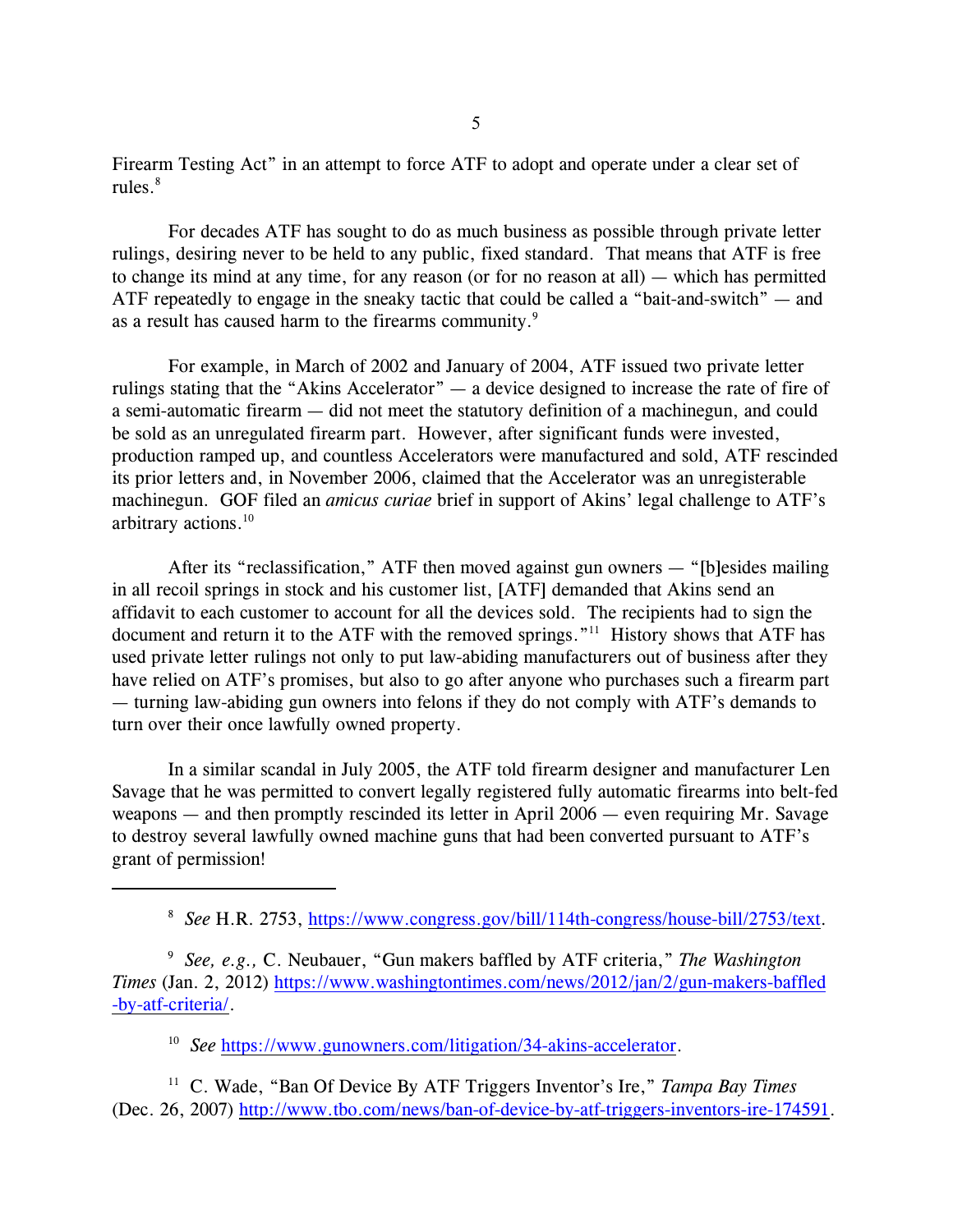Now, ATF's ANPRM may possibly be an attempt for ATF to engage in another baitand-switch, this time with bump fire stocks, again setting up every gun owner who has bought one to either: (a) lose a significant amount of money from their purchase when they are forced to turn it in or (b) risk felony prosecution. Even though "ATF has issued a total of 10 private letters in which it classified various bump stock devices to be unregulated parts or accessories" (82 *Fed. Reg*. 60930), ATF now claims it is necessary to re-review devices that it already has reviewed nearly a dozen times. One would hope that ATF's intent is not to switch its prior position.

#### **III. ATF's Request for Law-Abiding Manufacturers, Dealers, and Owners to Publicly Self-Report Is as Transparent as it Is Nefarious.**

As part of its ANPRM, ATF has requested what it terms "public input" from "manufacturers," "retailers," and "consumers." Part of that "input" is a series of requests for manufacturers to self-report to the question "[a]re you, or have you been, involved in the manufacturing of bump stock devices?" Since ATF's intent may be to reclassify such devices as unregistered machineguns, why would anyone report to ATF that they have manufactured such devices? ATF continues that "[i]f so," "how many bump stock devices were produced? ... Of this number, how many devices were sold to (a) retailers/resellers, and (b) directly to consumers?" As to retailers, ATF asks, "how many bump stock devices did you sell?" And as for consumers, ATF asks "where have you seen these devices for sale?"

Not one of these questions has anything to do with whether ATF has the authority to regulate bump fire stocks — the text of the statute makes it perfectly clear that bump fire stocks are not machineguns. There is a real risk that ATF's questions could set the stage for its eventual illegal regulation of bump fire stocks, and subsequent attempts to track down innocent manufacturers, retailers, and consumers — threatening them with legal action (or felony prosecution) if they do not help ATF round up any bump fire stocks that have been sold to date. Perhaps that may not happen during this administration, but it surely could happen in a subsequent one.

Although couched in terms of "help us better understand the market," ATF's "requests" for voluntary submission of information will be understood by many to ask "please let us know where to execute our SWAT team raid." The danger of an escalating attack on the United States gun marketplace is palpable.

#### **IV. Conclusion.**

The ANPRM gives rise to the suspicion that ATF desires to "reclassify" bump fire stocks as machineguns, both in contravention of the statute and in derogation of ATF's prior position on the issue. If that is, in fact, ATF's intent, then such behavior is the sort that one could expect from an authoritarian regime, not a society where the right to keep and bear arms "shall not be infringed." Rather than operating within its limited statutory authority, ATF